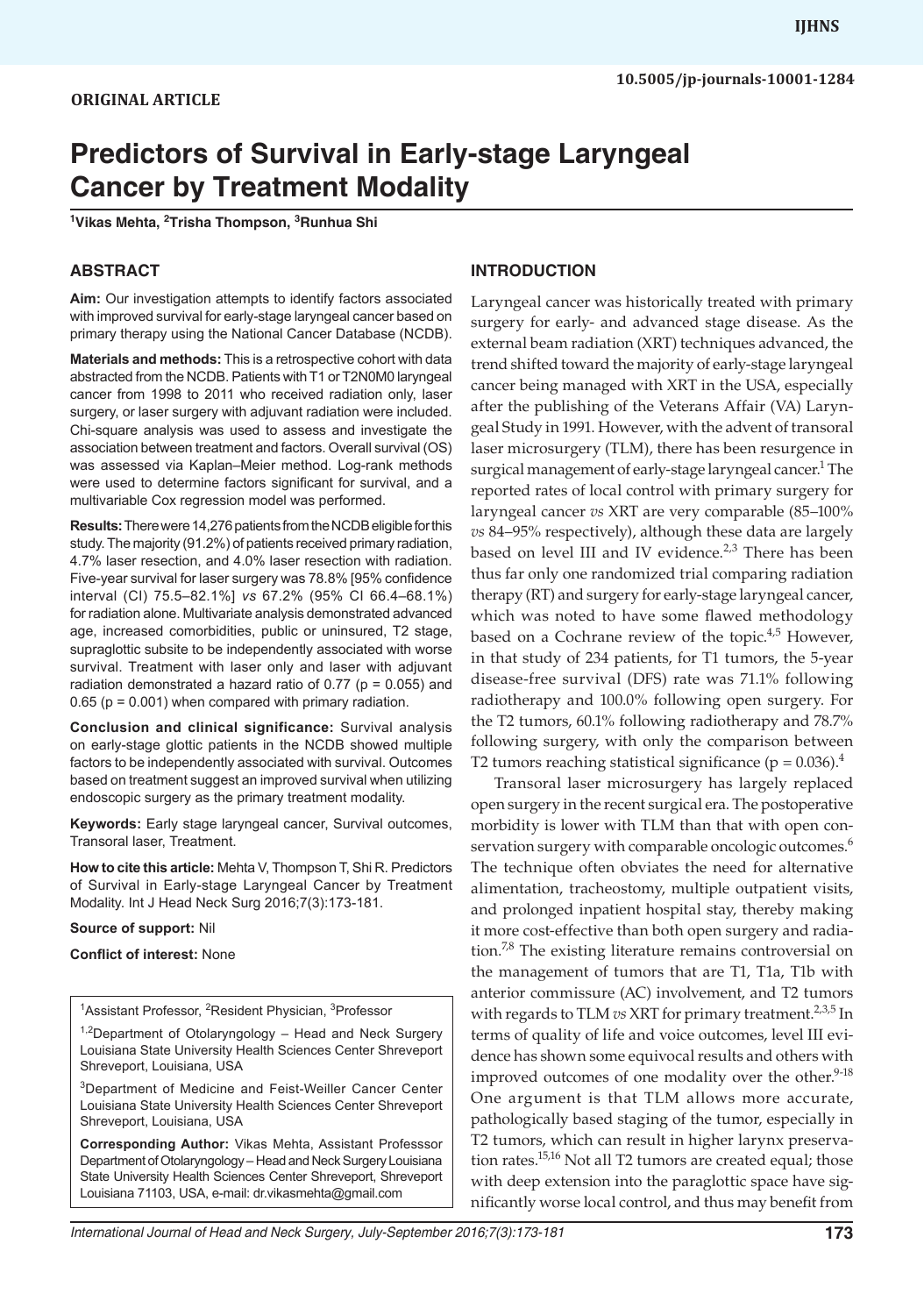multimodality treatment.<sup>19,20</sup> Also, the ability to retreat the larynx in a conservative manner if there is tumor recurrence, by either repeat TLM or definitive XRT, is another cited advantage.<sup>7</sup> The purpose of our investigation was to utilize the National Cancer Database (NCDB) to identify factors associated with improved survival for early-stage laryngeal cancer based on the primary treatment modality: Laser resection with or without adjuvant therapy *vs* primary radiation.

## **MATERIALS AND METHODS**

In accordance with Louisiana State University (LSU) guidelines (based on the US Code of Federal Regulations for the Protection of Human Subjects), LSU Health Shreveport Institutional Review Board approval was not needed or sought for our analysis. The NCDB is a hospital-based cancer registry, i.e., jointly maintained by the American College of Surgeons and the American Cancer Society. The database accounts for approximately 70% of the cancer cases in the USA with more than 1,500 accredited programs, and standardizes data elements for patient demographics, tumor characteristics, including stage and site-specific variables, zip code-level socioeconomic factors, facility characteristics, and insurance status. The hospital registries update the vital status (survival) in 5-year increments.

Patients diagnosed with T1 or T2N0M0 laryngeal squamous cell carcinoma antigen (SCCA) from 1998 to 2006 and followed up to end of 2011 who had received either radiation only, laser surgery, or laser surgery and adjuvant radiation were included in the analysis. Exclusion criteria were any patients who received chemotherapy or those with a primary subglottic SCCA. Subglottic cancer was excluded as TLM has not been widely used to treat this subsite of laryngeal SCCA. Descriptive data were gathered and further subdivided by treatment modality for the following characteristics: Sex, age, race, comorbidity score, payer status, income, distance from treating facility, facility type, T-stage, margin status, and primary site. For analysis purposes, age was divided into four subcategories: 18 to 49, 50 to 64, 65 to 74, and 75+. Race was aggregated into white, black, and other. Margin status for patients undergoing TLM was segregated into negative, gross residual tumor, microscopic residual disease not visible to the naked eye, microscopic disease with residual tumor noted, and unknown. Primary site was glottis, supraglottis, or larynx NOS. Facilities were classified based on the NCDB classification into community facilities, comprehensive cancer centers, academic centers, and other. Community facilities treat at least 300 cancer patients annually and have a full range of cancer care services. Comprehensive cancer centers are facilities

that offer the same range of services as the community facilities but treat at least 750 patients with cancer annually and conduct weekly cancer conferences. Academic facilities have residency programs and ongoing cancer research.

## **Statistical Analysis**

Chi-square analysis was used to test for differences among the treatment modalities for factors investigated in this study. The 3- and 5-year overall survival (OS) was estimated using the Kaplan–Meier method, and directed adjusted median OS and adjusted survival curves were estimated by using multivariate Cox regression (Graph 1). Log-rank methods were used to determine those factors significant for survival and those significant factors were employed within a multivariable Cox regression model to determine factors independently associated with survival. Statistical analyses were performed with statistical software Statistical Analysis System 9.4 (SAS Institute Inc., Cary, North Carolina).

# **RESULTS**

Data points were collected from 14,276 NCDB patients with early-stage laryngeal cancer who met the inclusion and exclusion criteria. The significant majority (91.2%, p < 0.0001) of patients received primary XRT. Only 4.7% ( $n = 669$ ) of the patients had a laser resection, and 4.0% (n = 570) had laser resection with XRT. Table 1 lists the patient demographics and socioeconomic characteristics by treatment group. The majority of patients were white males, over the age of 50, with no comorbidities, and Medicare or private insurance. Black patients were proportionally less likely to receive primary treatment with TLM than white patients ( $p = 0.012$ ). Patients with higher comorbidities (score = 2) were more likely to receive laser surgery than those with a score of 0 or



**Graph 1:** Adjusted median OS by treatment modality

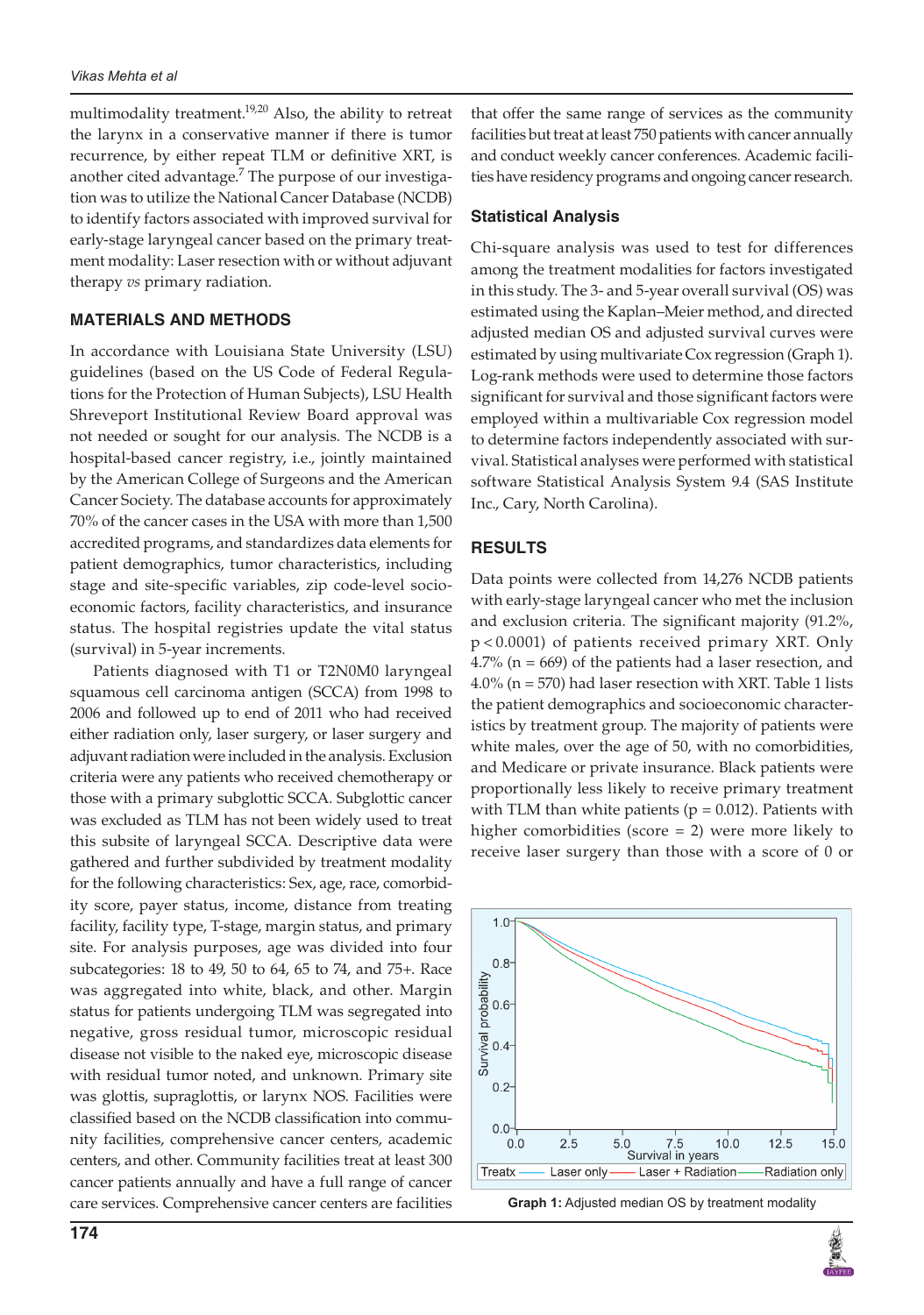1 (p < 0.001). Less patients in the group treated with primary TLM underwent radiation in the latter half of the study time period 2003 to 2006, compared with the first half 1998 to 2002 (n = 169 *vs* 401 respectively). As income level and distance from the treating facility increased, so did the rates of primary TLM ( $p = 0.034$ and p<0.001 respectively). While the majority of patients were treated at comprehensive cancer centers (n = 7952), proportionally the highest rates of laser resection were in the academic centers (11.3% *vs* 7.3%).

Table 2 shows the tumor characteristics by treatment modality. Transoral laser microsurgery was utilized mainly for T1/T1a tumors while T2 tumors proportionally underwent primary XRT. Very few patients were diagnosed with T1b tumors. Patients with microscopic residual tumor that was visible surgically underwent adjuvant XRT the majority of the time. The majority of the tumors were glottic (76.8%) and, proportionally, supraglottic tumors were less likely to be treated with primary TLM than glottic (p < 0.0001).

The 3- and 5-year OS for the entire cohort was 79.1 and 68% respectively (Table 3). Glottic SCCA had a 3- and 5-year OS of 82.3 [95% confidence interval (CI)=81.5–83%] and 71.9% (95% CI = 71.0–772.8%), while supraglottic tumors had a 3- and 5-year OS of  $67.8\%$  (95% CI = 66.0–69.6%) and 53.9% (95% CI = 51.9-55.9%) respectively.

|                   |                    | Radiation only |       | Laser only |       |                  | Laser + radiation |          |
|-------------------|--------------------|----------------|-------|------------|-------|------------------|-------------------|----------|
|                   |                    | $\sqrt{n}$     | ℅     | $\sqrt{n}$ | $\%$  | $\boldsymbol{n}$ | $\%$              | p-value  |
| Sex               | Male               | 10697          | 91.33 | 552        | 4.71  | 463              | 3.95              | 0.8366   |
|                   | Female             | 2340           | 91.26 | 117        | 4.56  | 107              | 4.17              |          |
| Age group (years) | 18-49              | 1344           | 91.87 | 73         | 4.99  | 46               | 3.14              | 0.0075   |
|                   | $40 - 64$          | 5106           | 92.08 | 247        | 4.45  | 192              | 3.46              |          |
|                   | $65 - 74$          | 3876           | 90.99 | 190        | 4.44  | 195              | 4.58              |          |
|                   | $75+$              | 2711           | 90.13 | 161        | 5.32  | 137              | 4.55              |          |
| Race              | White              | 11419          | 91.06 | 602        | 4.8   | 519              | 4.14              | 0.0121   |
|                   | <b>Black</b>       | 1457           | 93.64 | 57         | 3.66  | 42               | 2.7               |          |
|                   | Others             | 161            | 89.44 | $10$       | 5.56  | 9                | 5                 |          |
| Charlson          | 0                  | 4686           | 92.28 | 244        | 4.81  | 148              | 2.91              | < 0.0001 |
|                   | $\mathbf{1}$       | 640            | 92.35 | 40         | 5.77  | 13               | 1.88              |          |
|                   | $\overline{2}$     | 188            | 89.1  | 15         | 7.11  | 8                | 3.79              |          |
|                   | Unknown            | 7523           | 90.7  | 370        | 4.46  | 401              | 4.83              |          |
| Payer status      | Uninsured          | 489            | 94.58 | 13         | 2.51  | 15               | 2.9               | 0.0496   |
|                   | Private            | 5335           | 91.51 | 272        | 4.67  | 223              | 3.83              |          |
|                   | Medicaid           | 626            | 92.33 | 32         | 4.72  | 20               | 2.95              |          |
|                   | Medicare           | 6151           | 90.7  | 337        | 4.97  | 294              | 4.34              |          |
|                   | Unknown            | 436            | 92.96 | 15         | 3.2   | 18               | 3.84              |          |
| Year of diagnosis | 1998-2002          | 7523           | 90.7  | 370        | 4.46  | 401              | 4.83              | < 0.0001 |
|                   | 2003-2006          | 5514           | 92.18 | 299        | 5     | 169              | 2.83              |          |
| Income            | 30k                | 2223           | 92.16 | 101        | 4.19  | 88               | 3.65              | 0.0342   |
|                   | 30-34k             | 2637           | 91.85 | 136        | 4.74  | 98               | 3.41              |          |
|                   | 35-45k             | 3618           | 91.71 | 172        | 4.36  | 155              | 3.93              |          |
|                   | $46+k$             | 3932           | 90.14 | 227        | 5.2   | 203              | 4.65              |          |
| Distance          | <10 miles          | 7096           | 92.64 | 261        | 3.41  | 303              | 3.96              | < 0.0001 |
|                   | 10-24 miles        | 3124           | 91.45 | 153        | 4.48  | 139              | 4.07              |          |
|                   | 25-49 miles        | 1529           | 90.37 | 95         | 5.61  | 68               | 4.02              |          |
|                   | 50-99 miles        | 578            | 85    | 73         | 10.74 | 29               | 4.26              |          |
|                   | $100+$ miles       | 223            | 75.59 | 61         | 20.68 | 11               | 3.73              |          |
| Facility type     | Comm CP            | 1653           | 93.5  | 59         | 3.34  | 56               | 3.17              | < 0.0001 |
|                   | Comp CP            | 7374           | 92.73 | 237        | 2.98  | 341              | 4.29              |          |
|                   | Acad CP            | 3452           | 87.73 | 340        | 8.64  | 143              | 3.63              |          |
|                   | Other CP           | 558            | 89.86 | 33         | 5.31  | 30               | 4.83              |          |
| Facility          | Same facility      | 7596           | 89.05 | 500        | 5.86  | 434              | 5.09              | < 0.0001 |
|                   | Different facility | 5441           | 94.69 | 169        | 2.94  | 136              | 2.37              |          |
| Delays            | $0 - 7$            | 465            | 35.58 | 345        | 26.4  | 497              | 38.03             | < 0.0001 |
|                   | $8 - 30$           | 7754           | 97.28 | 162        | 2.03  | 55               | 0.69              |          |
|                   | $31+$              | 4650           | 97.02 | 130        | 2.71  | 13               | 0.27              |          |

|  |  | Table 1: Descriptive statistics of patient's demographic and socioeconomic status by treatment group |  |
|--|--|------------------------------------------------------------------------------------------------------|--|
|  |  |                                                                                                      |  |

*International Journal of Head and Neck Surgery, July-September 2016;7(3):173-181* **175**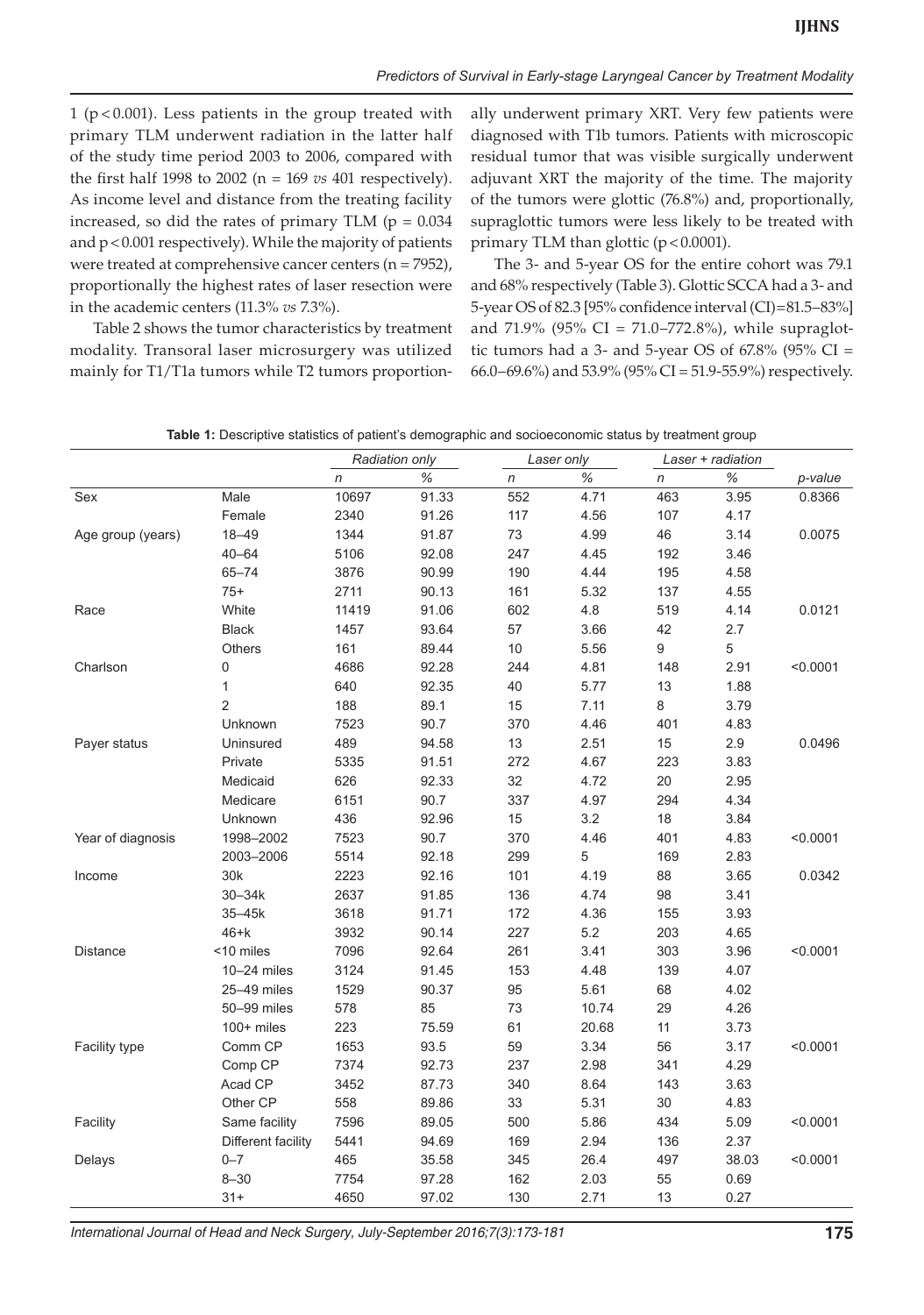|  |  |  |  | for glottic lesions vs 5.66 years for supraglottic lesions |  |
|--|--|--|--|------------------------------------------------------------|--|

|                   |                   |              | Three-year survival |              |              | Five-year survival |              |
|-------------------|-------------------|--------------|---------------------|--------------|--------------|--------------------|--------------|
|                   |                   | Survival (%) | Lower $(%)$         | Upper $(\%)$ | Survival (%) | Lower $(%)$        | Upper $(\%)$ |
| T-stage           | All               | 79.1         | 78.4                | 79.8         | 68.0         | 67.2               | 68.8         |
|                   | 1                 | 82.3         | 81.1                | 83.4         | 71.6         | 70.2               | 72.9         |
|                   | 1a                | 86.0         | 84.8                | 87.1         | 76.8         | 75.4               | 78.2         |
|                   | 1 <sub>b</sub>    | 80.1         | 77.5                | 82.7         | 69.3         | 66.3               | 72.3         |
|                   | 2                 | 69.3         | 67.9                | 70.7         | 56.4         | 54.9               | 57.9         |
| <b>Treatments</b> | Laser only        | 87.2         | 84.5                | 89.8         | 78.8         | 75.5               | 82.1         |
|                   | Radiation only    | 78.5         | 77.7                | 79.2         | 67.2         | 66.4               | 68.1         |
|                   | Laser + radiation | 81.7         | 78.5                | 85.0         | 72.6         | 68.8               | 76.5         |
| Primary site      | Glottis           | 82.3         | 81.5                | 83.0         | 71.9         | 71.0               | 72.8         |
|                   | Larynx            | 70.6         | 66.8                | 74.3         | 60.0         | 55.8               | 64.1         |

Supraglottis 67.8 66.0 69.6 53.9 51.9 55.9

|                   |                      | Radiation only |          |              | Laser only |              | Laser + radiation |          |
|-------------------|----------------------|----------------|----------|--------------|------------|--------------|-------------------|----------|
|                   |                      | n              | %        | $\mathsf{n}$ | %          | $\mathsf{n}$ | %                 | p-value  |
| Sex               | Male                 | 10697          | 91.33    | 552          | 4.71       | 463          | 3.95              | 0.8366   |
|                   | Female               | 2340           | 91.26    | 117          | 4.56       | 107          | 4.17              |          |
| T-stage           |                      | 4279           | 90.31    | 258          | 5.45       | 201          | 4.24              | < 0.0001 |
|                   | 1A                   | 3498           | 88.24    | 282          | 7.11       | 184          | 4.64              |          |
|                   | 1B                   | 936            | 92.13    | 48           | 4.72       | 32           | 3.15              |          |
|                   | 2                    | 4324           | 94.87    | 81           | 1.78       | 153          | 3.36              |          |
| Clinic path stage | 1                    | 8748           | 89.69    | 588          | 6.03       | 418          | 4.29              | < 0.0001 |
|                   | $\overline{2}$       | 4289           | 94.85    | 81           | 1.79       | 152          | 3.36              |          |
| Margins           | Negative             | 0              | 0        | 425          | 71.07      | 173          | 28.93             | < 0.0001 |
|                   | Residual tumor       | 0              | 0        | 16           | 42.11      | 22           | 57.89             |          |
|                   | Micro res tumor eye- | 0              | 0        | 32           | 45.71      | 38           | 54.29             |          |
|                   | Micro res tumor eye+ | 0              | 0        |              | 3.33       | 29           | 96.67             |          |
|                   | Unknown              | 13037          | 98.27    | 91           | 0.69       | 139          | 1.05              |          |
| Laser             | None laser           | 13037          | 100      | $\Omega$     | 0          | 0            | 0                 |          |
|                   | Laser only           | 0              | 0        | 669          | 54         | 570          | 46                |          |
| Radiation         | None radiation       | $\mathbf 0$    | $\Omega$ | 669          | 100        | 0            | 0                 |          |
|                   | Radiation            | 13037          | 95.81    | 0            | 0          | 570          | 4.19              |          |
| Chemo             | No chemo             | 13037          | 91.32    | 669          | 4.69       | 570          | 3.99              |          |
| Primary site      | Glottis              | 9947           | 90.77    | 559          | 5.1        | 453          | 4.13              | < 0.0001 |
|                   | Larynx, NOS          | 572            | 93.46    | 14           | 2.29       | 26           | 4.25              |          |
|                   | Supraglottis         | 2518           | 93.09    | 96           | 3.55       | 91           | 3.36              |          |

(p<0.0001) (Table 4). Multivariate analysis demonstrates a hazard ratio of  $1.55$  ( $p < 0.0001$ ) for T2 lesions when compared with T1 (including T1a and T1b) lesions (Table 5). Increased age and decreased income were also associated with poorer OS. Significant disparities were seen with payer source where Medicaid, Medicare, and the uninsured all demonstrated increased hazards ratio (HR) of 1.73 (95% CI = 1.52–1.97), 1.32 (95% CI = 1.22–1.43), and 1.41  $(95\% \text{ CI} = 1.20 - 1.66)$  respectively, when compared with patients with private insurance  $(p < 0.0001)$ . Supraglottic lesions showed a 1.73 times increased risk of mortality when compared with glottic lesions  $(95\% \text{ CI} = 1.62-1.86)$ , p<0.0001). When controlling for all significant factors, those patients treated with laser only had a 0.77 HR compared with those treated with primary radiation,

Irrespective of treatment modality, patients with private insurance had a median OS of 13.01 years compared with Medicare (6.45 years), Uninsured (11.14 years), and Medicaid (8.3 years). Median OS for T1 was significantly greater than T2, with 5-year survival of 71.6% for T1 *vs* 56.4% for T2 disease. Glottis primary site had 5-year survival of 71.9% compared with supraglottis with 5-year survival 53.9% (p < 0.001). Univariate analysis demonstrated improved median OS for patients treated with either treatment modality at an academic center (p<0.0006). Overall survival for laser *vs* laser + XRT was 10.35 and 10.55 years respectively, compared with 8.68 years for XRT only (p < 0.001). Additionally, the univariate analysis revealed a median OS of 9.89 years

*Vikas Mehta et al*

**Table 2:** Descriptive statistics of patient's clinical characteristics by treatment group

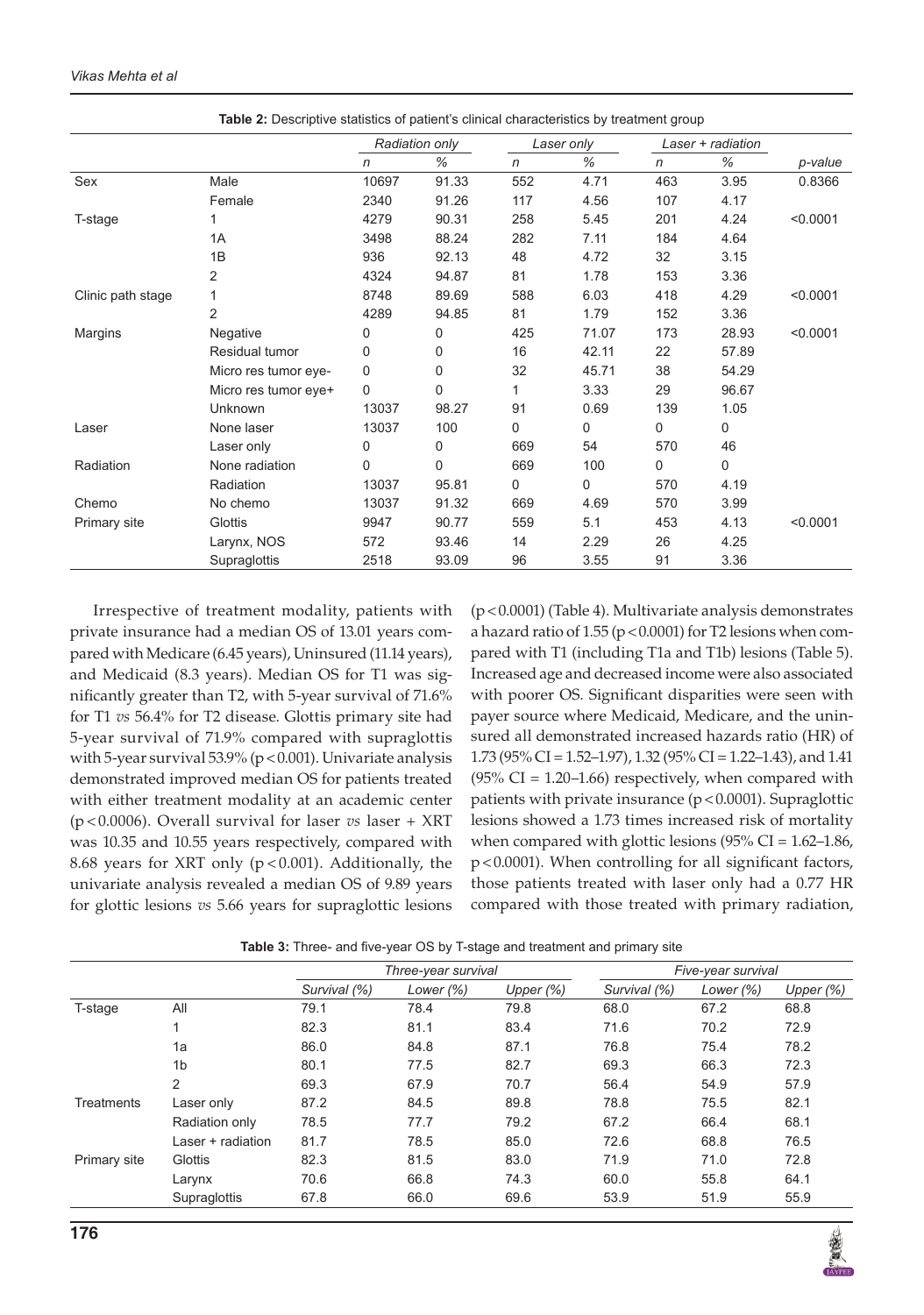**Table 4:** Univariate analysis of survival by demographics (age, race, facility type, sex, insurance status, income, education), tumor characteristics (stage – T1, T1a, T1b, T2, and grade), margin status, and treatment type

|                 | <b>Subjects</b>   | n      | <b>MOS</b> | Lower | Upper | Log-rank | <b>Trend</b> |
|-----------------|-------------------|--------|------------|-------|-------|----------|--------------|
| Sex             | Male              | 11724  | 8.99       | 8.74  | 9.28  |          |              |
|                 | Female            | 2568   | 8.54       | 7.92  | 9.01  |          |              |
| AJCC stage      | Stage I           | 9750   | 10.2       | 9.89  | 10.42 |          |              |
|                 | Stage II          | 4526   | $6.2\,$    | 5.90  | 6.49  |          |              |
| Age (years)     | 18-49             | 1463   | >14.48     |       |       | < 0.001  | < 0.001      |
|                 | $50 - 64$         | 5554   | 12.35      | 11.83 | 12.98 |          |              |
|                 | 65-74             | 4263   | 8.35       | 7.95  | 8.65  |          |              |
|                 | $75+$             | 3012   | 4.76       | 4.50  | 4.96  |          |              |
| Race            | White             | 12555  | 8.91       | 8.68  | 9.22  | 0.0021   |              |
|                 | <b>Black</b>      | 1557   | 8.41       | 7.64  | 9.25  |          |              |
|                 | Other             | 180    | 11.93      | 9.54  |       |          |              |
| Comorbidity     | 0                 | 5083   | 8.84       | 8.57  | 9.24  | < 0.001  |              |
|                 | 1                 | 695    | 6.98       | 6.14  | 7.76  |          |              |
|                 | 2                 | 211    | 2.85       | 2.47  | 3.68  |          |              |
|                 | Unknown           | 8303   | 9.03       | 8.74  | 9.37  |          |              |
| Payer           | Uninsured         | 520    | 11.14      | 8.76  |       | < 0.001  |              |
|                 | Private           | 5835   | 13.01      | 12.53 |       |          |              |
|                 | Medicaid          | 679    | 8.3        | 7.16  | 9.23  |          |              |
|                 | Medicare          | 6789   | 6.45       | 6.26  | 6.67  |          |              |
|                 | Unknown           | 469    | 9.35       | 7.96  | 10.87 |          |              |
| Income          | $30k$             | 2416   | 7.84       | 7.42  | 8.45  | < 0.001  | < 0.001      |
|                 | 30-34k            | 2873   | 8.5        | 7.95  | 8.85  |          |              |
|                 | 35-45k            | 3947   | 8.59       | 8.24  | 9.03  |          |              |
|                 | $46+k$            | 4370   | 9.95       | 9.56  | 10.42 |          |              |
| Facility type   | Comm CP           | 1769   | 8.42       | 7.75  | 8.99  | 0.0006   |              |
|                 | Comp CP           | 7961   | 8.68       | 8.46  | 8.97  |          |              |
|                 | Acad CP           | 3940   | 9.61       | 9.26  | 9.96  |          |              |
|                 | Other             | 622    | 8          | 7.05  | 10.55 |          |              |
| Delays in tx    | $0 - 7$           | 1309   | 9.86       | 9.227 | 10.55 | < 0.001  | < 0.001      |
|                 | $8 - 30$          | 7981   | 9.24       | 8.841 | 9.512 |          |              |
|                 | $31 +$            | 4796   | 8.19       | 7.748 | 8.605 |          |              |
| Treatment       | Radiation         | 13047  | 8.68       | 8.48  | 8.91  | < 0.001  | < 0.001      |
|                 | Laser only        | 671    | 10.35      | 9.90  | 12.84 |          |              |
|                 | Laser + radiation | 574    | 10.55      | 9.40  | 13.40 |          |              |
| T-stage         | 1                 | 4740   | 9.51       | 9.11  | 9.89  | < 0.001  | < 0.001      |
|                 | $1A$              | 3967   | 11.53      | 10.85 | 12.16 |          |              |
|                 | 1B                | 1016   | 9.07       | 8.49  | 9.89  |          |              |
|                 | 2                 | 4569   | 6.23       | 5.91  | 6.50  |          |              |
| Clin path stage | 1                 | 9759   | 10.19      | 9.89  | 10.42 | < 0.001  |              |
|                 | 2                 | 4533   | 6.23       | 5.91  | 6.50  |          |              |
| Laser           | No laser          | 13047  | 8.68       | 8.482 | 8.906 | < 0.001  |              |
|                 | Laser             | 1245   | 10.55      | 9.9   | 12.46 |          |              |
| Radiation       | No radiation      | 671    | 10.35      | 9.9   | 12.84 | < 0.001  |              |
|                 | Radiation         | 13621  | 8.76       | 8.539 | 8.986 |          |              |
| Margins         | Negative          | 600    | 12.84      | 10.11 |       | < 0.001  |              |
|                 | Residual          | $39\,$ | 13.75      | 4.791 |       |          |              |
|                 | Micro res eye-    | 71     | 9.64       | 6.563 | 12.22 |          |              |
|                 | Micro res rye+    | $30\,$ | >12.8      | 4.991 |       |          |              |
|                 | Unknown           | 13279  | 8.71       | 8.515 | 8.944 |          |              |
| Primary site    | Glottis           | 10969  | 9.89       | 9.61  | 10.19 | 0.0001   |              |
|                 | Larynx            | 613    | 6.92       | 5.938 | 7.608 |          |              |
|                 | Supraglottis      | 2710   | 5.66       | 5.27  | 6.075 |          |              |

*International Journal of Head and Neck Surgery, July-September 2016;7(3):173-181* **177**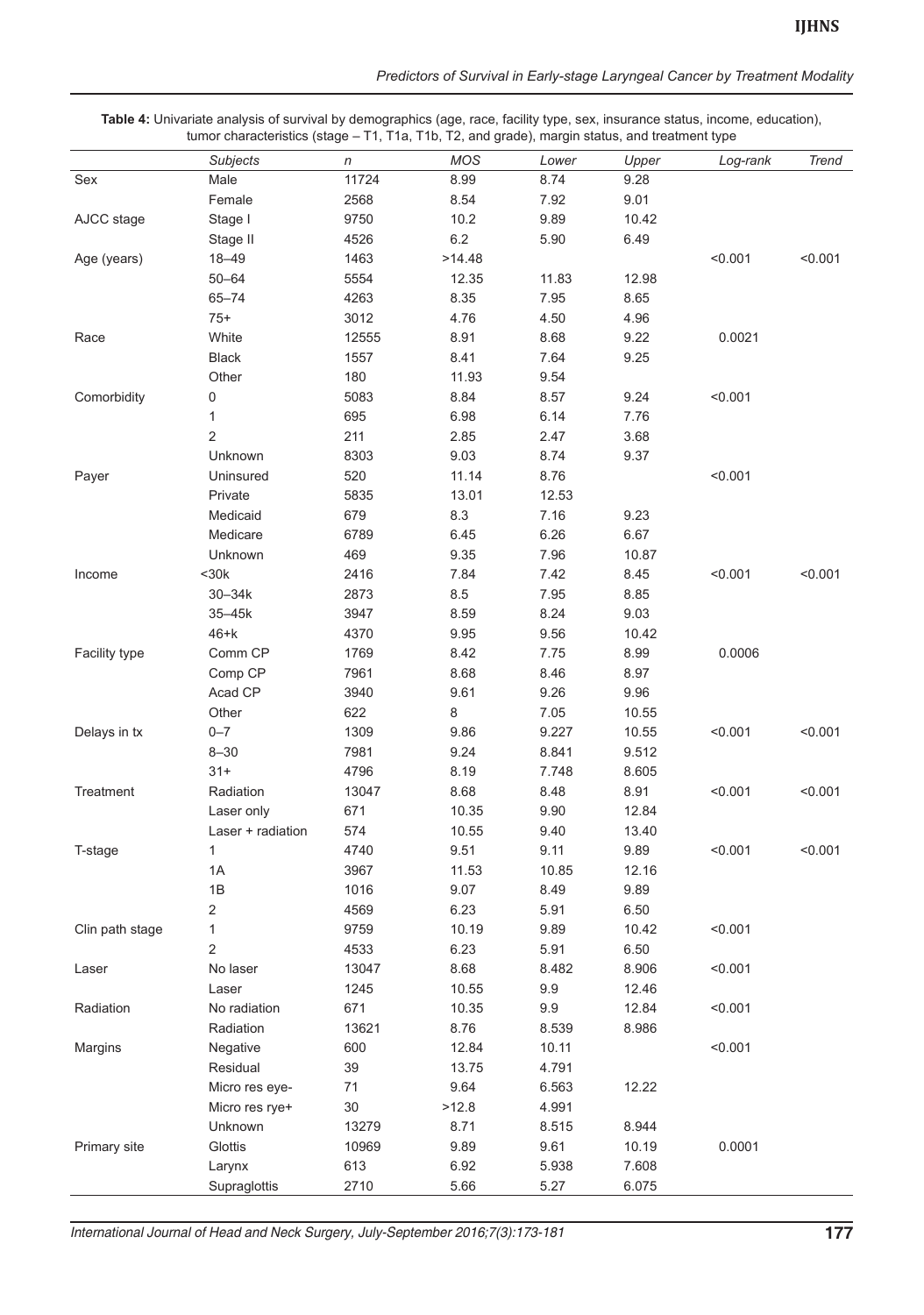|                     |                      | Table 5: Multivariate Cox regression |       |       |          |
|---------------------|----------------------|--------------------------------------|-------|-------|----------|
|                     |                      | HR                                   | Lower | Upper | p-value  |
| Sex                 | Female               | 1.00                                 |       |       |          |
|                     | Male                 | 1.14                                 | 1.07  | 1.49  | 0.0001   |
| Race                | White                | 1.00                                 |       |       |          |
|                     | <b>Black</b>         | 1.01                                 | 0.92  | 1.10  | 0.883    |
|                     | Others               | 0.64                                 | 0.49  | 0.84  | 0.001    |
| Age (years)         | $18 - 44$            | 1.00                                 |       |       |          |
|                     | $45 - 64$            | 1.54                                 | 1.35  | 1.74  | < 0.0001 |
|                     | 65-74                | 2.30                                 | 2.00  | 2.63  | < 0.0001 |
|                     | $75+$                | 4.54                                 | 3.95  | 5.22  | < 0.0001 |
| Payer               | Private              | 1.00                                 |       |       |          |
|                     | Medicaid             | 1.73                                 | 1.52  | 1.97  | < 0.0001 |
|                     | Medicare             | 1.32                                 | 1.22  | 1.43  | < 0.0001 |
|                     | Uninsured            | 1.41                                 | 1.20  | 1.66  | < 0.0001 |
|                     | Unknown              | 1.19                                 | 1.02  | 1.39  | 0.030    |
| Income              | $45+k$               | 1.00                                 |       |       |          |
|                     | 30 k                 | 1.21                                 | 1.11  | 1.31  | < 0.0001 |
|                     | $30 - 34k$           | 1.14                                 | 1.05  | 1.23  | 0.001    |
|                     | 35-45k               | 1.09                                 | 1.01  | 1.16  | 0.019    |
| Charlson            | 0                    | 1.00                                 |       |       |          |
|                     | 1                    | 1.14                                 | 1.01  | 1.30  | 0.036    |
|                     | $\overline{2}$       | 2.17                                 | 1.82  | 2.59  | < 0.0001 |
|                     | Unknown              | 1.06                                 | 0.99  | 1.12  | 0.085    |
| Distance            | <10 miles            | 1.00                                 |       |       |          |
|                     | 10-24 miles          | 0.99                                 | 0.93  | 1.06  | 0.792    |
|                     | 25-49 miles          | 1.00                                 | 0.92  | 1.09  | 0.999    |
|                     | 50-99 miles          | 0.89                                 | 0.78  | 1.02  |          |
|                     |                      |                                      |       |       | 0.093    |
|                     | $100+$ miles         | 1.09                                 | 0.90  | 1.32  | 0.384    |
| Diag txt facility   | Same facility        | 1.00                                 |       |       |          |
|                     | Different facility   | 0.99                                 | 0.93  | 1.04  | 0.591    |
| Facility            | Academic CP          | 1.00                                 |       |       |          |
|                     | Comm CP              | 1.09                                 | 0.99  | 1.19  | 0.071    |
|                     | Comp CP              | 1.06                                 | 0.99  | 1.12  | 0.096    |
|                     | Other CP             | 1.15                                 | 0.94  | 1.41  | 0.171    |
| Delays treat (days) | $31+$                | 1.00                                 |       |       |          |
|                     | $0 - 7$              | 1.10                                 | 0.96  | 1.25  | 0.163    |
|                     | $8 - 30$             | 0.87                                 | 0.82  | 0.92  | < 0.0001 |
| T-stage             | 1                    | 1.00                                 |       |       |          |
|                     | 1A                   | 0.93                                 | 0.86  | 1.00  | 0.044    |
|                     | 1B                   | 1.18                                 | 1.05  | 1.31  | 0.005    |
|                     | $\overline{2}$       | 1.55                                 | 1.46  | 1.66  | < 0.0001 |
| Margins             | Negative             | 1.00                                 |       |       |          |
|                     | Micro res tumor eye+ | 1.61                                 | 0.82  | 3.06  | 0.169    |
|                     | Micro res tumor eye- | 1.52                                 | 1.01  | 2.36  | 0.043    |
|                     | Residual tumor       | 1.17                                 | 0.64  | 2.01  | 0.661    |
|                     | Unknown              | 1.23                                 | 0.91  | 1.58  | 0.192    |
| Primary site        | Glottis              | 1.00                                 |       |       |          |
|                     | Larynx, NOS          | 1.33                                 | 1.18  | 1.51  | < 0.0001 |
|                     | Supraglottis         | 1.73                                 | 1.62  | 1.86  | < 0.0001 |
| Treatment           | Radiation only       | 1.00                                 |       |       |          |
|                     | Laser only           | 0.77                                 | 0.57  | 1.01  | 0.055    |
|                     | Laser + radiation    | 0.65                                 | 0.50  | 0.84  | 0.001    |

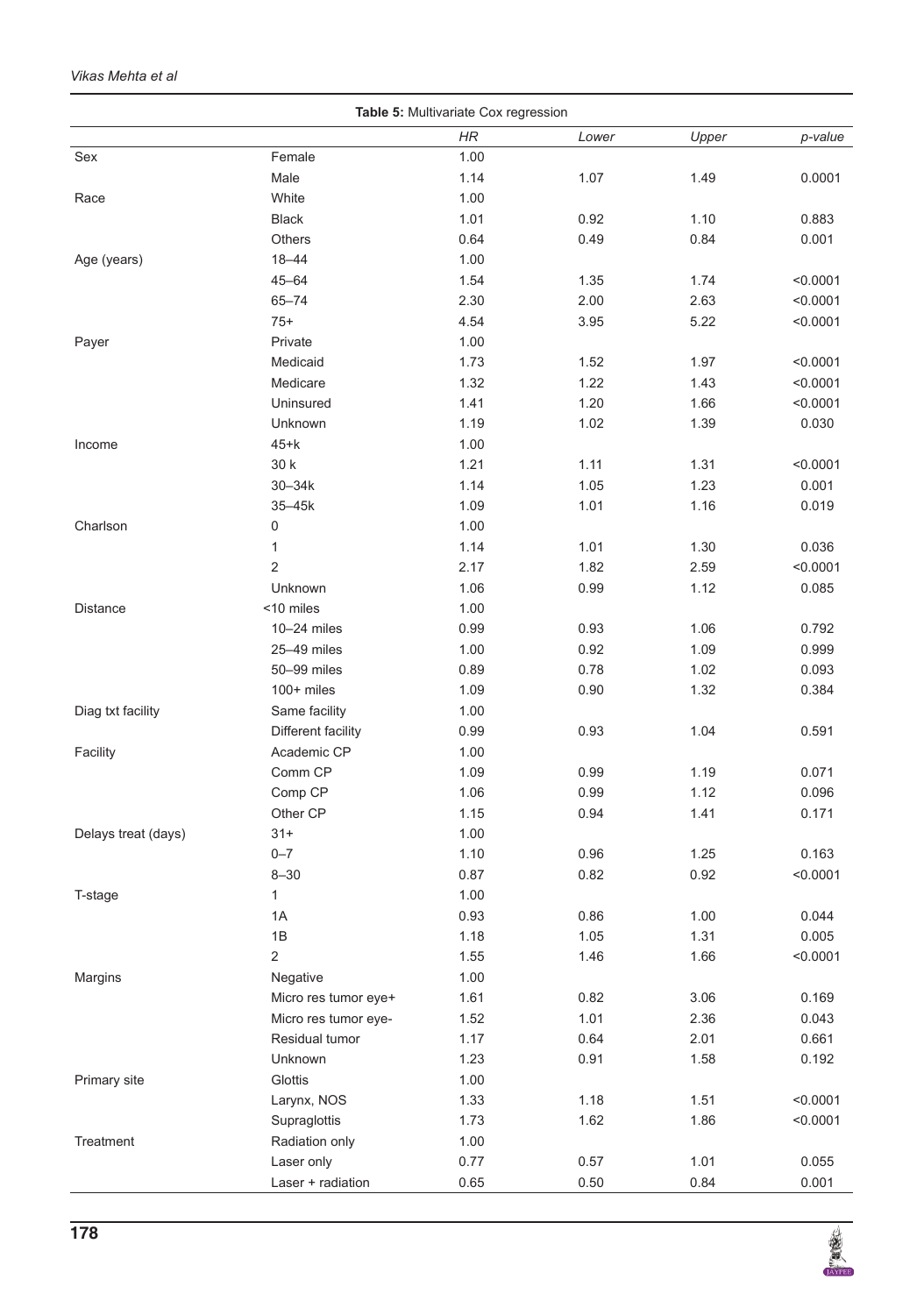although this did not achieve statistical significance at the  $p \pm 0.05$  level (95% CI = 0.57–1.01,  $p = 0.055$ ). The patients who were treated with laser resection followed by adjuvant radiation demonstrated a reduction in mortality  $(HR = 0.65, 95\% CI = 0.5 - 0.84, p = 0.001)$  when compared with radiation alone.

# **DISCUSSION**

Overall, our results showed an improved OS for patients treated with laser surgery ± adjuvant therapy when compared with primary RT. However, when controlling for all significant factors, those patients who were treated with laser surgery alone did not achieve a statistically significant reduction in mortality when compared with those treated with radiation alone. These results highlight the conflicting evidence, i.e., available regarding primary treatment for laryngeal cancer.

With comparable survival outcomes between treatment modalities, there is increasing importance of understanding other patient and tumor characteristics that affect outcomes. Chen et al<sup>21</sup> examined survival outcomes in patients with laryngeal cancer that were treated at high-volume *vs* low-volume treatment facilities. This study demonstrated that in 11,110 patients, those treated at high-volume facilities had improved survival over those treated at low-volume facilities. Additionally, these authors observed that in this large patient group, those undergoing surgical treatment for early-stage laryngeal cancer had significantly better 5-year survival rate at 68% compared with 59% in those undergoing primary  $RT<sup>21</sup>$  This is one of the few large-scale studies to report a survival advantage for those patients undergoing surgical resection for T1-2 laryngeal squamous cell carcinoma. In contrast, a single-center case series reported by Comert et al $^{17}$  who showed equivocal 3- and 5-year DFS in 140 patients with T1 and T2 laryngeal cancer that were treated with either transoral endolaryngeal microscopic diode laser surgery *vs* XRT.

While Chen et al included both open and endoscopic techniques in their evaluation, our study only included TLM and excluded any other open partial surgical therapies. Though using the same database, Chen et al only included patients that were diagnosed from 1996 to 1998, while our study included patients diagnosed from 1998 to 2006. Both studies highlight a discrepancy in survival based on treatment facility, insurance status, and race. Our multivariate analysis concurs that patients with Medicare, Medicaid, or uninsured had worse outcomes when compared with privately insured. In addition, our multivariate analysis reflects that age >44 years, Charlson score >1, T2 stage of primary tumor, and supraglottic subsite are also significantly associated with worse outcomes.

Another recent study by Misono et  $al<sup>22</sup>$  looked at patients with T1 glottic lesions and concluded that those patients whose treatment included surgical therapy had better survival than those treated with XRT only.<sup>22</sup> This study utilized the Surveillance, Epidemiology, and End Results (SEER) Medicare database, which only includes patients with Medicare Part A and B, and only patients >66 years. In this patient group, these authors found that patients undergoing surgical excision or surgery plus XRT exhibited better OS compared with patients who were treated nonsurgically. They were also able to identify black race and increased medical comorbidity with worse survival. Despite this study being limited by only including Medicare-enrolled patients older than 66 years, and those with T1 lesions only, they were still able to demonstrate black race and increased comorbidity index as being negatively associated with survival.

In our study, the survival advantage for surgery over XRT did not reach statistical significance; however, the data imply a trend toward improved survival. The TLM plus XRT group did reach significance, as would be expected when comparing single modality *vs* multimodality therapy, with the suspicion that surgical examination better identified those deeply invasive tumors or paraglottic space invasion that was not easily identifiable on preoperative workup. To fully elucidate differences in outcomes for primary TLM *vs* XRT, a prospective, randomized controlled trial would likely be required with extensive follow-up. While this may be prohibitive from a cost perspective, if we assume a multivariate HR of 0.77 for TLM compared with XRT, a two-tailed study powered to 0.8 with a significance value set at  $p = 0.05$  would only require 185 patients in each treatment arm to adequately power the study (Stata Corp.). Given the advent of recent multiinstitutional, oropharyngeal surgical trials, these numbers do not seem so daunting.

There were many limitations to the present study. The NCDB does not maintain data on recurrence and smoking status, both of which are significant factors for survival in head and neck cancer patients. Due to the retrospective nature of the study, selection bias, especially for chosen treatment modality, is an issue. Within the TLM group, patients were more likely to receive laser surgery upfront if they had a T1 glottic tumor, rather than a supraglottic or T2 SCCA. Additionally, laser surgery was administered more often at academic centers. These factors may explain the lack of significance seen with the HR in the multivariate analysis when comparing the laser only cohort to the radiation only patients ( $p = 0.055$ ). Many other subtle issues can determine choice of treatment, such as the functional status of the voice, surgeon comfort, availability of technology, etc. The NCDB also does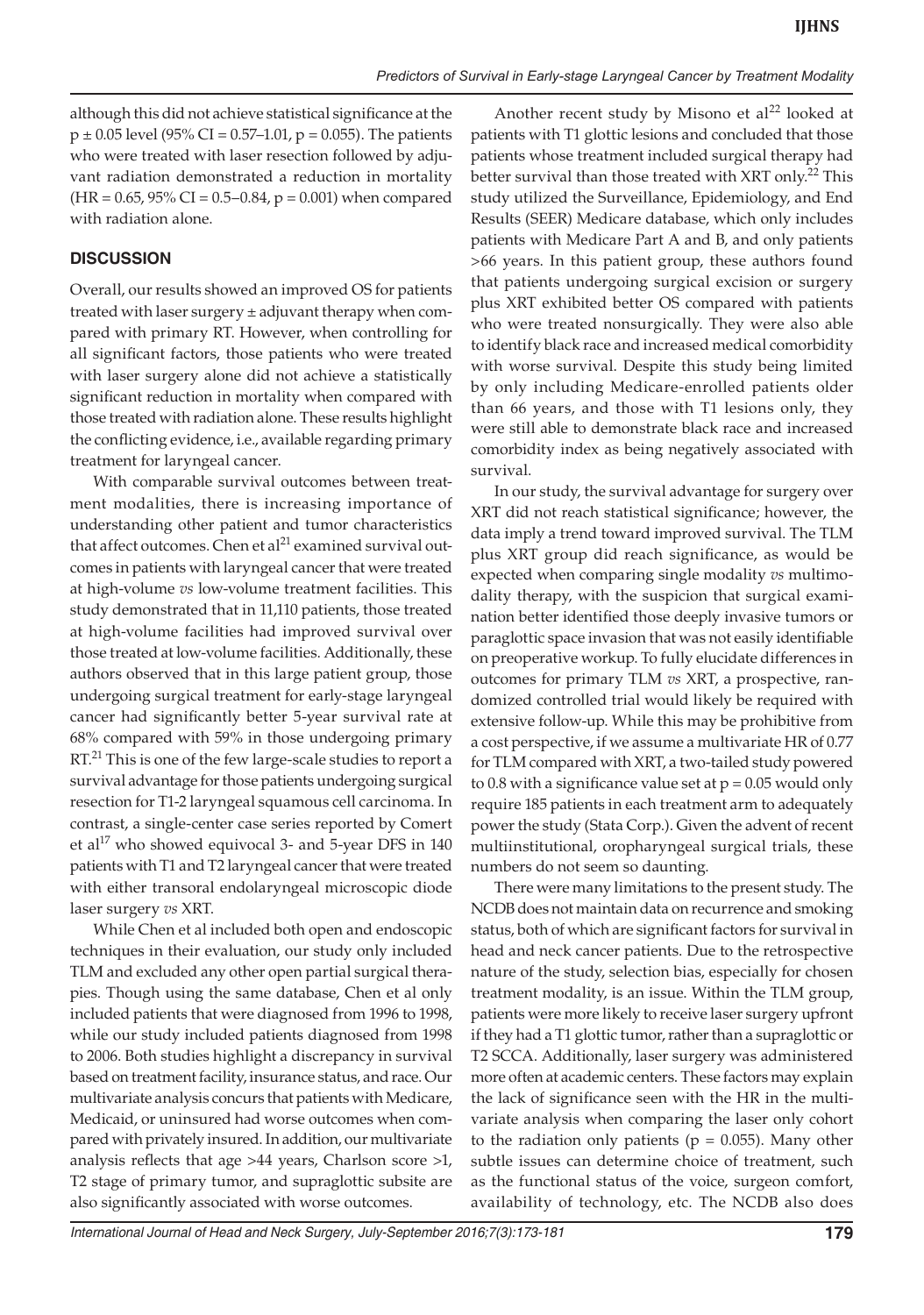not collect data on cause of death, which makes OS the reported marker for mortality. Thus, patients who were more debilitated or more likely to die of nonlaryngeal cancer-related causes may have received primary radiation, which could account for the survival differences.

#### **CONCLUSION AND CLINICAL SIGNIFICANCE**

Early-stage laryngeal cancer is amenable to XRT and/ or surgical resection as primary therapy. Our study concludes that patients with early-stage laryngeal cancer showed improved survival when treated with TLM *vs* XRT; however, these results did not reach significance when controlling for other factors. However, those patients treated with laser therapy and radiation did achieve a statistically significant improved survival over radiation alone, suggesting that surgical staging may play an important role in this disease process. Advanced age, increased comorbidity index score, lower income, black race, Medicare, Medicaid, and uninsured, T2 stage, and supraglottic subsite were all associated with worse OS.

#### **ACKNOWLEDGMENTS**

The authors wish to acknowledge the Commission on Cancer of the American College of Surgeons and the American Cancer Society for making public data available through the NCDB. The data used in this study were derived from a deidentified NCDB file. The American College of Surgeons and the Commission on Cancer have not verified and are not responsible for the analytic or statistical methodology employed or the conclusions drawn from these data by the investigator.

# **REFERENCES**

- 1. Chen AY, Fedewa S, Zhu J. Temporal trends in the treatment of early- and advanced-stage laryngeal cancer in the United States, 1985-2007. Arch Otolaryngol Head Neck Surg 2011 Oct;137(10):1017-1024.
- 2. Hartl DM, Ferlito A, Brasnu DF, Langendijk JA, Rinaldo A, Silver CE, Wolf GT. Evidence-based review of treatment options for patients with glottic cancer. Head Neck 2011 Nov;33(11):1638-1648.
- 3. Hartl DM. Evidence-based practice: management of glottic cancer. Otolaryngol Clin North Am 2012 Oct;45(5):1143-1161.
- 4. Ogol'tsova ES, Paches AI, Matiakin EG, Dvoírin VV, Fedotenko SP, Alferov VS, Boikov VP, Alekseeva SI, Ol'shanskii VO, Stiop LD. Comparative evaluation of the effectiveness of radiotherapy, surgery and combined treatment of stage I-II laryngeal cancer (T1-2NoMo) based on the data of a cooperative randomized study. Vestn Otorhinolaryngol 1990 May-Jun;  $(3):3-7.$
- 5. Dey P, Arnold D, Wight R, MacKenzie K, Kelly C, Wilson J. Radiotherapy versus open surgery versus endolaryngeal surgery (with or without laser) for early laryngeal squamous cell cancer. Cochrane Database Syst Rev 2002;(2):CD002027.
- 6. Ambrosch P. The role of laser microsurgery in the treatment of laryngeal cancer. Curr Opin Otolaryngol Head Neck Surg 2007 Apr;15(2):82-88.
- 7. Higgins KM. What treatment for early-stage glottic carcinoma among adult patients:  $CO<sub>2</sub>$  endolaryngeal laser excision versus standard fractionated external beam radiation is superior in terms of cost utility? Laryngoscope 2011 Jan;121(1): 116-134.
- 8. Foote RL, Buskirk SJ, Grado GL, Bonner JA. Has radiotherapy become too expensive to be considered a treatment option for early glottic cancer? Head Neck 1997 Dec;19(8):692-700.
- 9. Smith JC, Johnson JT, Cognetti DM, Landsittel DP, Gooding WE, Cano ER, Myers EN. Quality of life, functional outcome, and costs of early glottic cancer. Laryngoscope 2003 Jan;113(1):68-76.
- 10. Goor KM, Peeters AJ, Mahieu HF, Langendijk JA, Leemans CR, Verdonck-de Leeuw IM, van Agthoven M. Cordectomy by  $CO<sub>2</sub>$  laser or radiotherapy for small T1a glottic carcinomas: costs, local control, survival, quality of life, and voice quality. Head Neck 2007 Feb;29(2):128-136.
- 11. Sjogren EV, van Rossum MA, Langeveld TP, Voerman MS, van de Kamp VA, Friebel MO, Wolterbeek R, Baatenburg de Jong RJ. Voice outcome in T1a midcord glottic carcinoma: laser surgery *vs* radiotherapy. Arch Otolaryngol Head Neck Surg 2008 Sep;134(9):965-972.
- 12. Cohen SM, Garrett CG, Dupont WD, Ossoff RH, Courey MS. Voice-related quality of life in T1 glottic cancer: irradiation versus endoscopic excision. Annals Otol Rhinol Laryngol 2006 Aug;115(8):581-586.
- 13. Peeters AJ, van Gogh CD, Goor KM, Verdonck-de Leeuw IM, Langendijk JA, Mahieu HF. Health status and voice outcome after treatment for T1a glottic carcinoma. Eur Arch Otorhinolaryngol 2004 Nov;261(10):534-540.
- 14. Krengli M, Policarpo M, Manfredda I, et al. Voice quality after treatment for T1a glottic carcinoma-radiotherapy versus laser cordectomy. Acta Oncologica 2004;43(3):284-289.
- 15. Kerr P, Mark Taylor S, Rigby M, Myers C, Osborn H, Lambert P, Sutherland D, Fung K. Oncologic and voice outcomes after treatment of early glottic cancer: transoral laser microsurgery versus radiotherapy. J Otolaryngol Head Neck Surgery [Le Journal d'oto-rhino-laryngologie et de chirurgie cervicofaciale] 2012 Dec;41(6):381-388.
- 16. Remmelts AJ, Hoebers FJ, Klop WM, Balm AJ, Hamming-Vrieze O, van den Brekel MW. Evaluation of laser surgery and radiotherapy as treatment modalities in early stage laryngeal carcinoma: tumour outcome and quality of voice. Euro Arch Otorhinolaryngol 2013 Jul;270(7):2079-2087.
- 17. Comert E, Tuncel U, Dizman A, Guney YY. Comparison of early oncological results of diode laser surgery with radiotherapy for early glottic carcinoma. Otolaryngol Head Neck Surg 2014 May;150(5):818-823.
- 18. Arias F, Arraras JI, Asin G, Uzcanga MI, Maraví E, Chicata V, Eito C, Zarandona U, Mora I, Vila M, et al. Quality of life and voice assessment in patients with early-stage glottic cancer. Head Neck 2015 Mar;37(3):340-346.
- 19. Peretti G, Piazza C, Mensi MC, Magnoni L, Bolzoni A. Endoscopic treatment of cT2 glottic carcinoma: prognostic impact of different pT subcategories. Ann Otol Rhinol Laryngol 2005 Aug;114(8):579-586.
- 20. Peretti G, Piazza C, Bolzoni A, Mensi MC, Rossini M, Parrinello G, Shapshay SM, Antonelli AR. Analysis of recurrences in 322 Tis, T1, or T2 glottic carcinomas treated by carbon